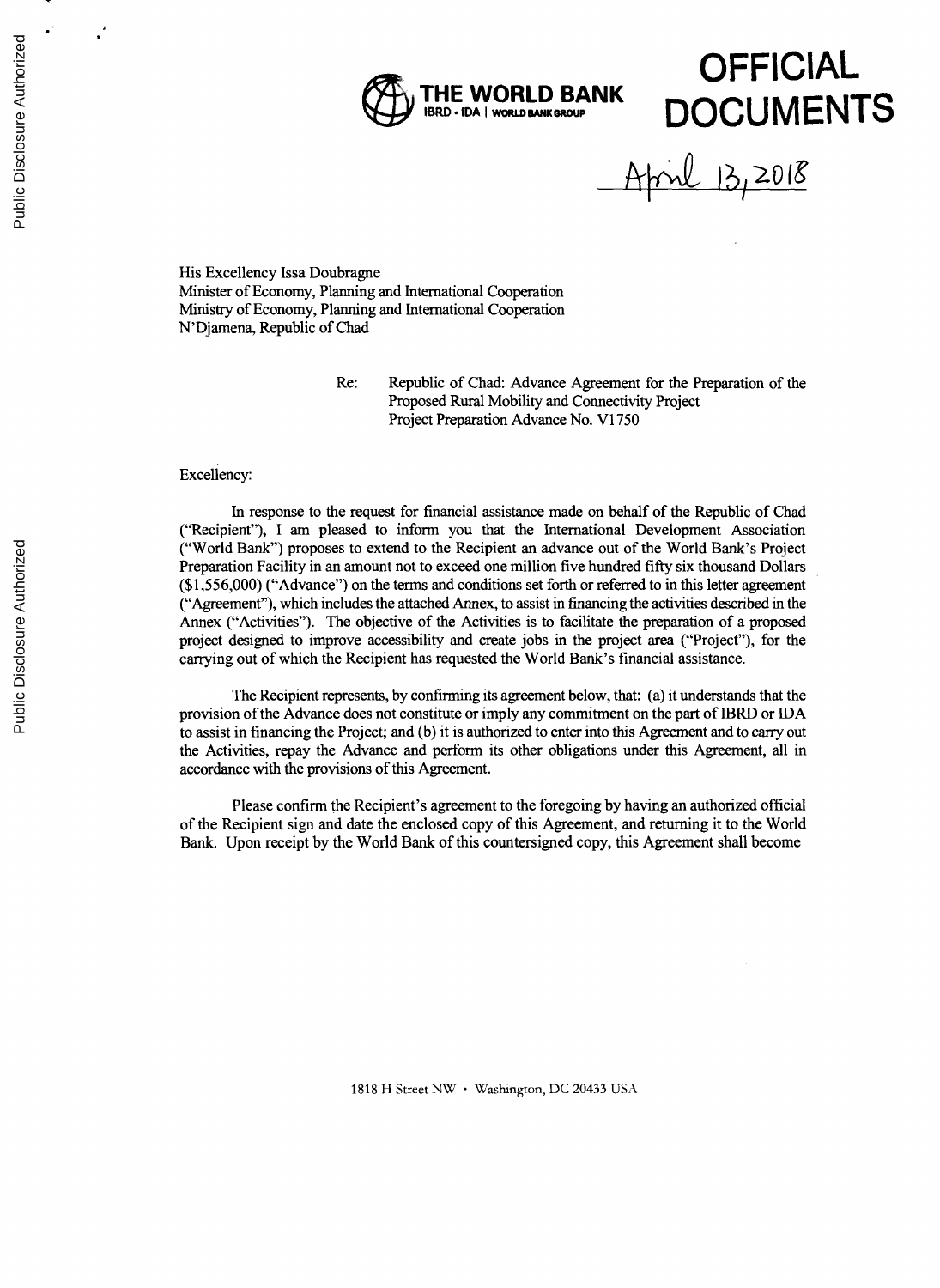effective as of the date of the countersignature; provided, however, that the offer of this Agreement shall be deemed withdrawn if the World Bank has not received this countersigned copy within **<sup>90</sup>** days after the date of signature of this Agreement **by** the World Bank, unless the World Bank has established a later date for such purpose.

# Very truly yours,

# **INTERNATIONAL DEVELOPMENT ASSOCIATION**

By Soukeyna Kane Country Director for Chad

Africa Region

| <b>AGREED:</b>                         |
|----------------------------------------|
| <b>REPUBLIC OF CHAD</b>                |
| Rĸ                                     |
| Authorized Representative              |
| <b>ENE</b><br>Name:                    |
| Economie et de la Plautratin<br>Title: |
| Date:                                  |
| $F_{\text{n}^\text{cl} \text{center}}$ |

Enclosures:

**(1)** "Standard Conditions for Advances Made **by** the World Bank under its Project Preparation

Facility", dated July **31, 2010.** Disbursement Letter for the Advance of the same date as this Agreement, together with "World Bank Disbursement Guidelines for Projects", dated May **1, 2006.**

**(3)** "Guidelines on Preventing and Combating Fraud and Corruption in Projects Financed **by** IBRD Loans and **IDA** Credits and Grants", dated October **15, 2006** and revised in January 2011 and as of July **1, 2016.**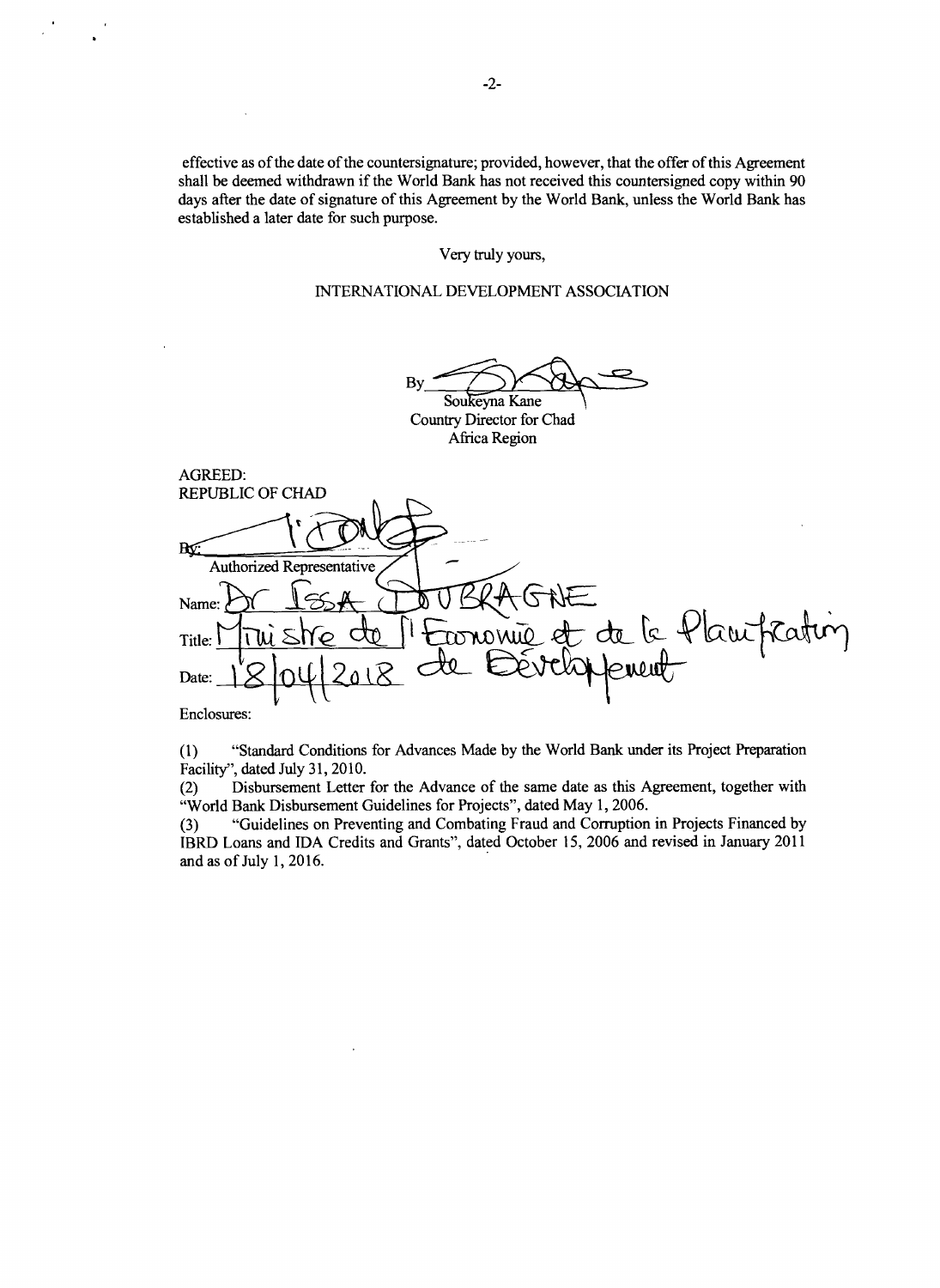# **Article I Standard Conditions; Definitions**

*1.01. Standard Conditions.* The "Standard Conditions for Advances Made **by** the World Bank under its Project Preparation Facility", dated July **31,** 2010 ("Standard Conditions"), constitute an integral part of this Agreement.

1.02. *Definitions.* Unless the context requires otherwise, the capitalized terms used in this Agreement have the meanings ascribed to them in the Standard Conditions or in this Agreement, and the following additional terms shall have the following meanings:

(a) "Implementation Unit" means the implementation unit of the **IDA** financed **CEMAC** Transport and Transit Facilitation Project (Grant Number **H315-TD),** dated August **29, 2007.**

**(b)** "Operating Costs" means the incremental expenses incurred on account of the Activities' implementation, management and monitoring, consisting of the cost of operation and maintenance of offices, vehicles and office equipment, water and electricity utilities charges, telephone charges, bank charges, travel and *per diem,* and salaries of contractual staff, but excluding the salaries of officials and public servants of the Recipient's civil service.

**(c)** "Training" means the reasonable costs associated with training and workshop participation under the Activities, consisting of travel and subsistence costs for training participants, costs (other than consulting services) associated with securing the services of trainers and presenters, rental of training facilities, translation and interpretation services, preparation and reproduction of training materials.

# **Article II Execution of the Activities**

2.01. *Description of the Activities.* The Activities for which the Advance is provided consist of the following parts:

- (a) Detailed technical design and safeguards studies of the first tranche of rural road improvements.
- **(b)** Feasibility studies for the acquisition and provision to farmers of small-scale intermediate means of transport to improve mobility of people, products and inputs between the farm and the market.
- **(c)** Preparation of safeguards framework documents for the Project.
- **(d)** Definition of results indicators for the Project, including data acquisition as required.
- (e) Strengthening of the Project implementation unit's managerial and institutional capacities.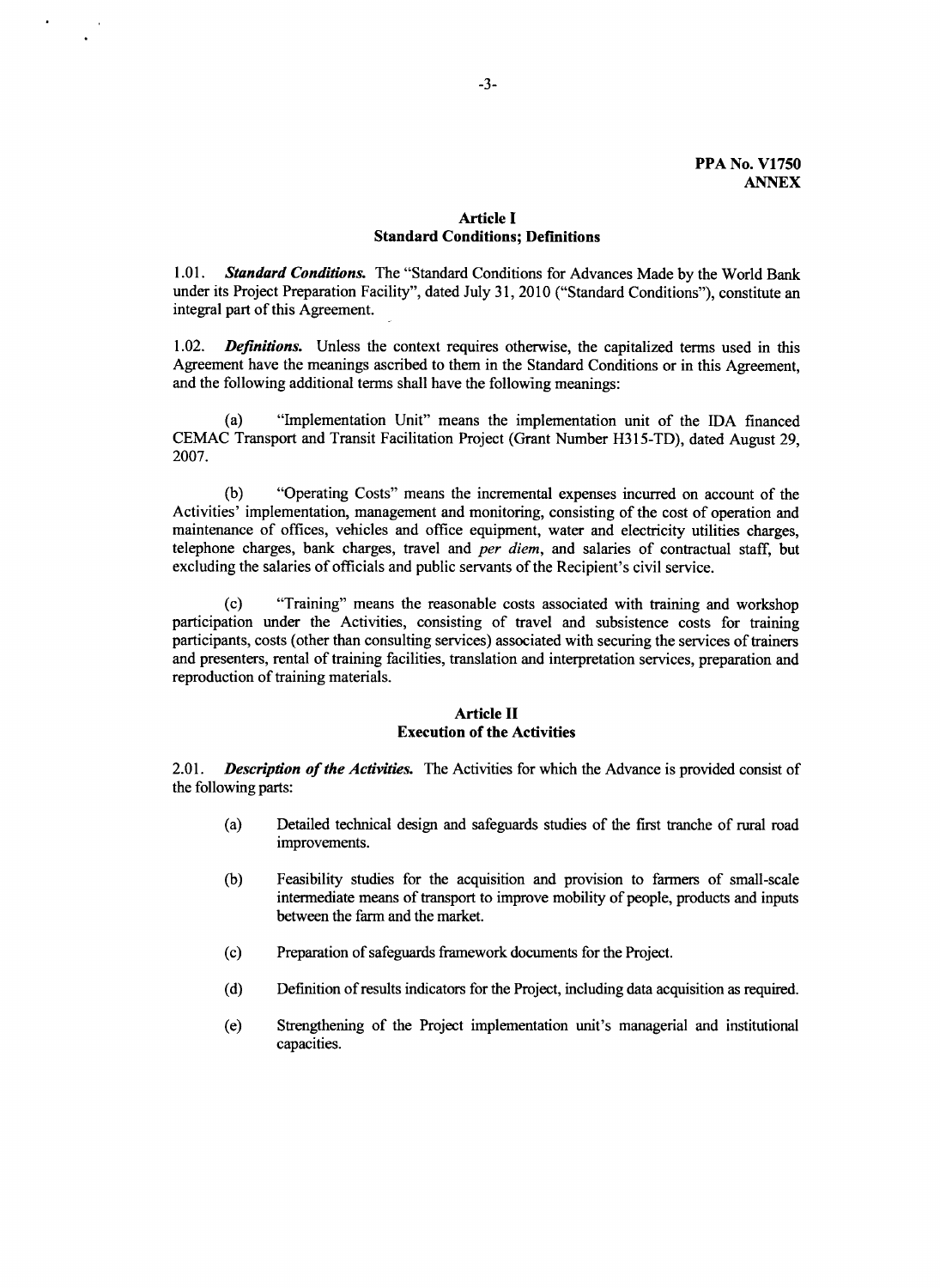*2.02. Execution of the Activities Generally.* The Recipient declares its commitment to the objectives of the Activities. To this end, the Recipient shall carry out the Activities through the Implentation Unit in accordance with the provisions of: (a) Article II of the Standard Conditions; **(b)** this Article **II;** and (c) the "Guidelines on Preventing and Combating Fraud and Corruption in Projects Financed **by** IBRD Loans and **IDA** Credits and Grants", dated October **15, 2006** and revised in January 2011 and as of July **1, 2016.**

**2.03.** *Institutional and Other Arrangements.* Without limitation upon the provisions of Section 2.01 above, the Recipient shall, throughout the Refinancing Date, maintain the Implementing Unit with structure, functions and responsibilities acceptable to the World Bank and with competent staff in adequate numbers, with qualifications and experience satisfactory to the World Bank to be responsible for the overall implementation of the Activities, including financial management and procurement.

*2.04. Monitoring, Reporting and Evaluation ofthe Activities.* The Recipient shall monitor and evaluate the progress of the Activities in accordance with the provisions of Section **2.08** of the Standard Conditions.

*2.05. Financial Management. (a)* The Recipient shall ensure that a financial management system is maintained in accordance with the provisions of Section **2.09** of the Standard Conditions.

**(b)** The Recipient shall ensure that interim un-audited financial reports for the Activities are prepared and furnished to the World Bank not later than forty-five (45) days after the end of each calendar semester, covering the semester, in form and substance satisfactory to the World Bank.

**(c)** The Recipient shall have its Financial Statements audited in accordance with the provisions of Section **2.09 (b)** of the Standard Conditions.

(i) **If,** on or before the Refinancing Date, a Refinancing Agreement has been executed **by** all of its parties, the Recipient shall have the Financial Statements included in the first audit of financial statements required under the Refinancing Agreement.

(ii) If, **by** the Refinancing Date, no Refinancing Agreement has been executed **by** all of its parties, such audit of the Financial Statements shall cover the period of the Advance, commencing with the fiscal year in which the first withdrawal under the Advance was made. The audited Financial Statements for such period shall be furnished to the World Bank not later than six **(6)** months after the end of the Recipient's fiscal year in which the Refinancing Date occurs.

(iii) Notwithstanding the provisions of paragraphs (i) and (ii) of this Section, the World Bank may request an audit of the Financial Statements prior to the Refinancing Date, covering such period as is indicated in its request. The audited Financial Statements for such period shall be furnished to the World Bank not later than six **(6)** months after the end of such period.

#### *2.06. Procurement*

**All** goods, non-consulting services and consulting services required for the Activities and to be financed out of the proceeds of the Advance shall be procured in accordance with the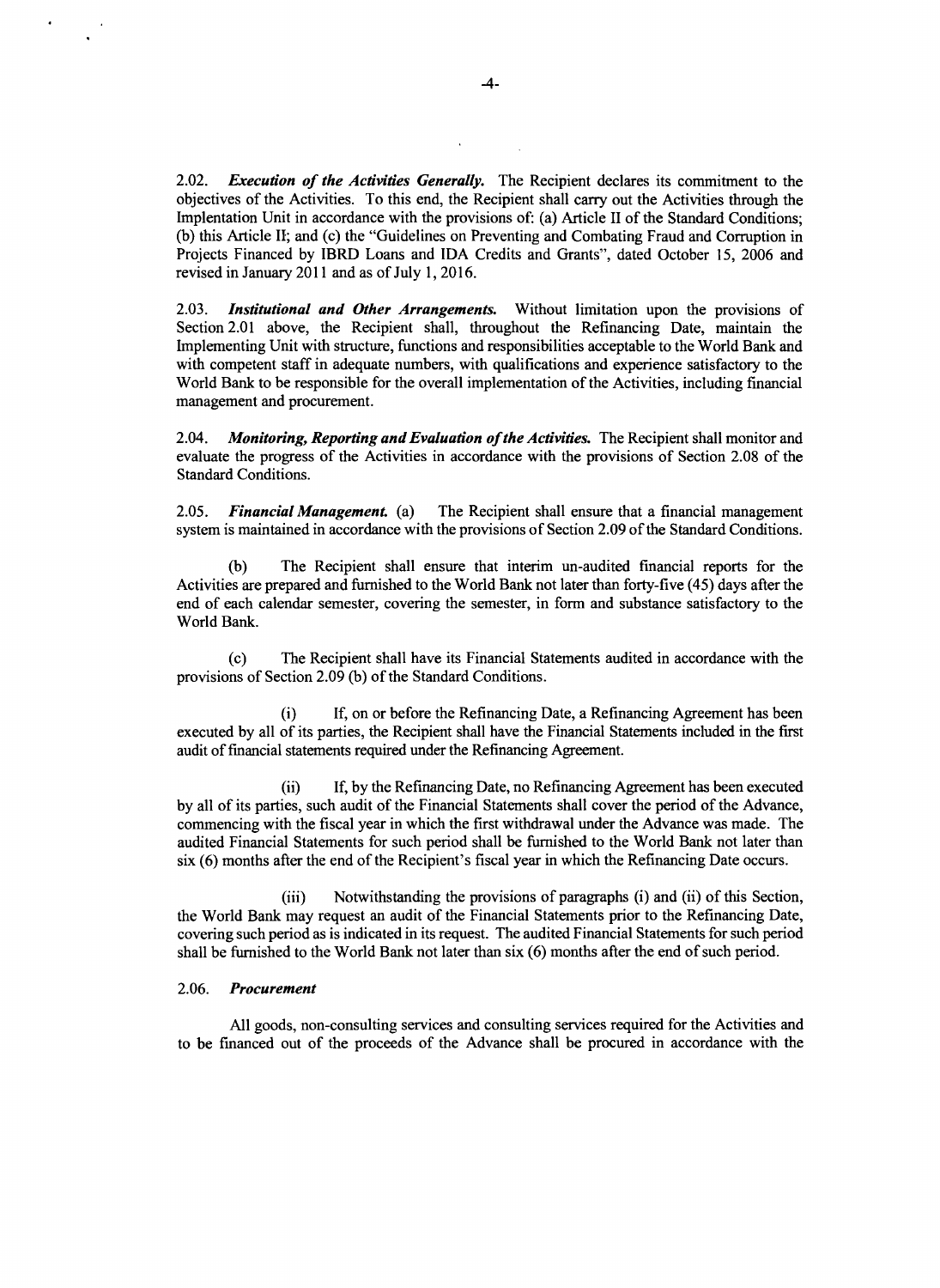requirements set forth or referred to in the "World Bank Procurement Regulations for IPF Borrowers" dated July **2016,** revised November **2017** ("Procurement Regulations") and the provisions of the Recipient's procurement plan for the Activities dated April **9, 2018** ("Procurement Plan") provided for under Section IV of the Procurement Regulations, as the same may be updated from time to time in agreement with the World Bank.

### Article **III Withdrawal of the Advance**

*3.01. Eligible Expenditures.* The Recipient may withdraw the proceeds of the Advance in accordance with the provisions of: (a) Article **III** of the Standard Conditions; **(b)** this Section; and (c) such additional instructions as the World Bank may specify **by** notice to the Recipient (including the "Disbursement Guidelines for Investment Project Financing" dated February **2017,** as revised from time to time **by** the World Bank and as made applicable to this Agreement pursuant to such instructions), to finance Eligible Expenditures as set forth in the following table. The table specifies each category of Eligible Expenditures that may be financed out of the proceeds of the Advance ("Category"), the amount of the Advance allocated to each Category, and the percentage of expenditures to be financed for Eligible Expenditures in each Category:

| Category                                                                                                               | <b>Amount of the Advance</b><br>Allocated<br>(expressed in Dollars) | Percentage of<br><b>Expenditures to be</b><br><b>Financed</b><br>(inclusive of Taxes) |
|------------------------------------------------------------------------------------------------------------------------|---------------------------------------------------------------------|---------------------------------------------------------------------------------------|
| (1) Goods, non-consulting<br>services, consulting<br>services, Operating Costs<br>and Training under the<br>Activities | 1,556,000                                                           | 100%                                                                                  |
| <b>TOTAL AMOUNT</b>                                                                                                    | 1,556,000                                                           |                                                                                       |

**3.02.** *Withdrawal Conditions.* Notwithstanding the provisions of Section **3.01** of this Agreement, no withdrawal shall be made for payments made prior to the date of countersignature of this Agreement **by** the Recipient.

*3.03. Refinancing Date.* The Refinancing Date is December **31, 2018.**

## **Article IV Terms of the Advance**

4.01. *Refinancing under the Refinancing Agreement:* **If,** on or before the Refinancing Date, **<sup>a</sup>** Refinancing Agreement has been executed **by** all of its parties, then the full amount of the Withdrawn Advance Balance shall be paid to the World Bank as soon as the Refinancing Agreement becomes effective, **by** means of a withdrawal **by** the World Bank of such amount of the Refinancing Proceeds, in accordance with the provisions of the Refinancing Agreement.

4.02. *No Repayment in the absence ofa Refinancing Agreement:* Notwithstanding any provision to the contrary in the Standard Conditions, if, on or before the Refinancing Date, no Refinancing